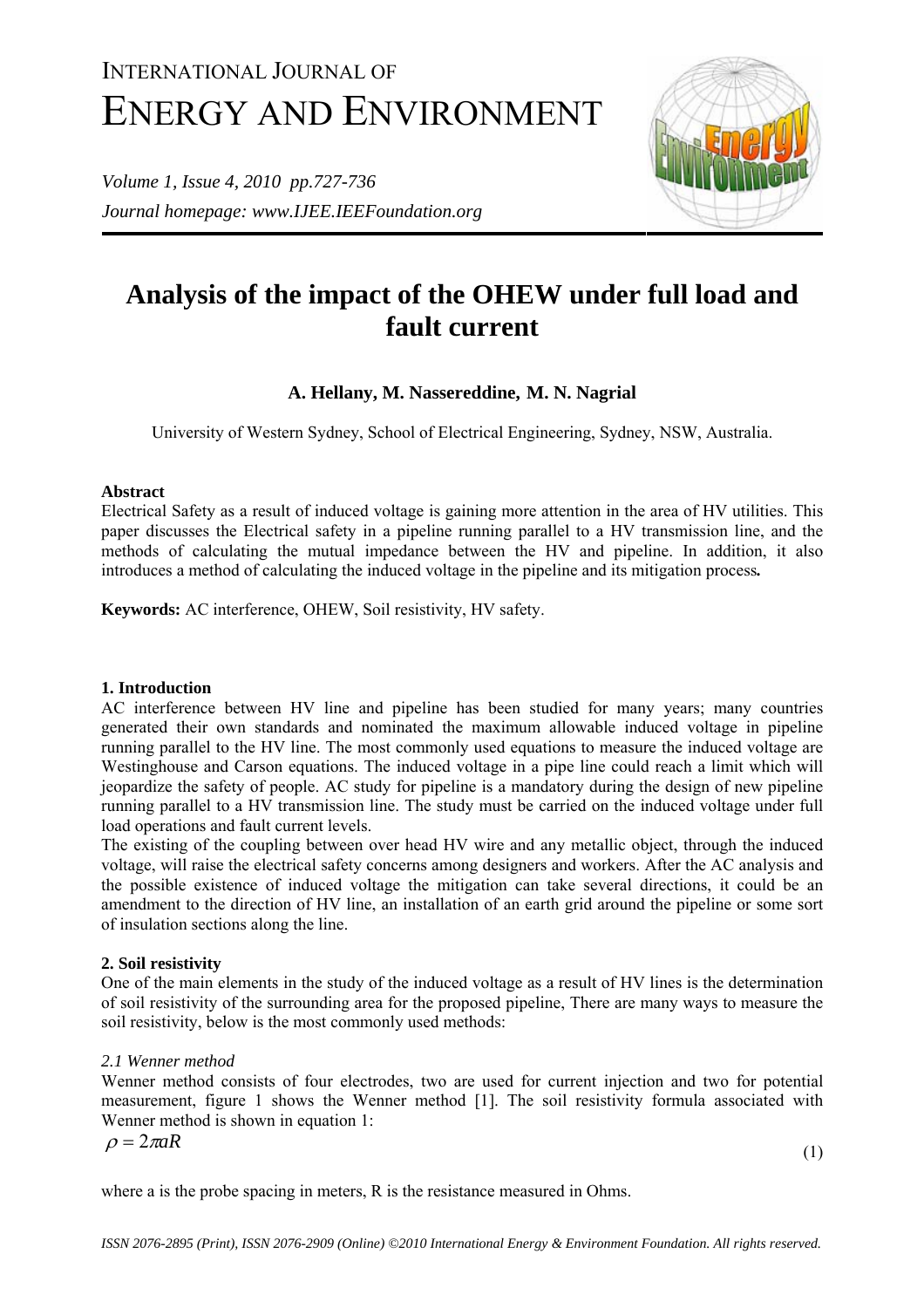

Figure 1. Wenner four probe arrangement

Wenner array is the least efficient from labor perspective. It requires four people to perform the task in a short time. On the other hand it is the best method when it comes to ration of received voltage per unit of transmitted current.

#### *2.2 Schlumberger array*

This method is more economical than the Wenner array when it comes to the man power required to perform the task. The outer electrode can be moved four or five time for each movement of the inner electrode. Figure 2 shows the arrangement for the Schlumberger Array. When contact resistance is a problem the reciprocity theorem can be applied to the Schlumberger array, this method is known as the Inverse Schlumberger Array. This method provides safer working environment for the tester under high current supply and also reduces the heavier cable that can be needed during the test. The soil resistivity can be calculated using equation 2 [1]:

$$
\rho = \frac{\pi L^2 R}{2l} \tag{2}
$$

where L is the distance the centre from the outer probe, *l* distance to the centre from the inner probe.



Figure 2. Schlumberger array layout

#### *2.3 Driven rod method*

This method is also called the three probe method or three pin method. This method is suitable the most for an area where the physical layout makes the usage of the previous two methods difficult, the soil resistivity under this method can be calculated using equation 3: [1].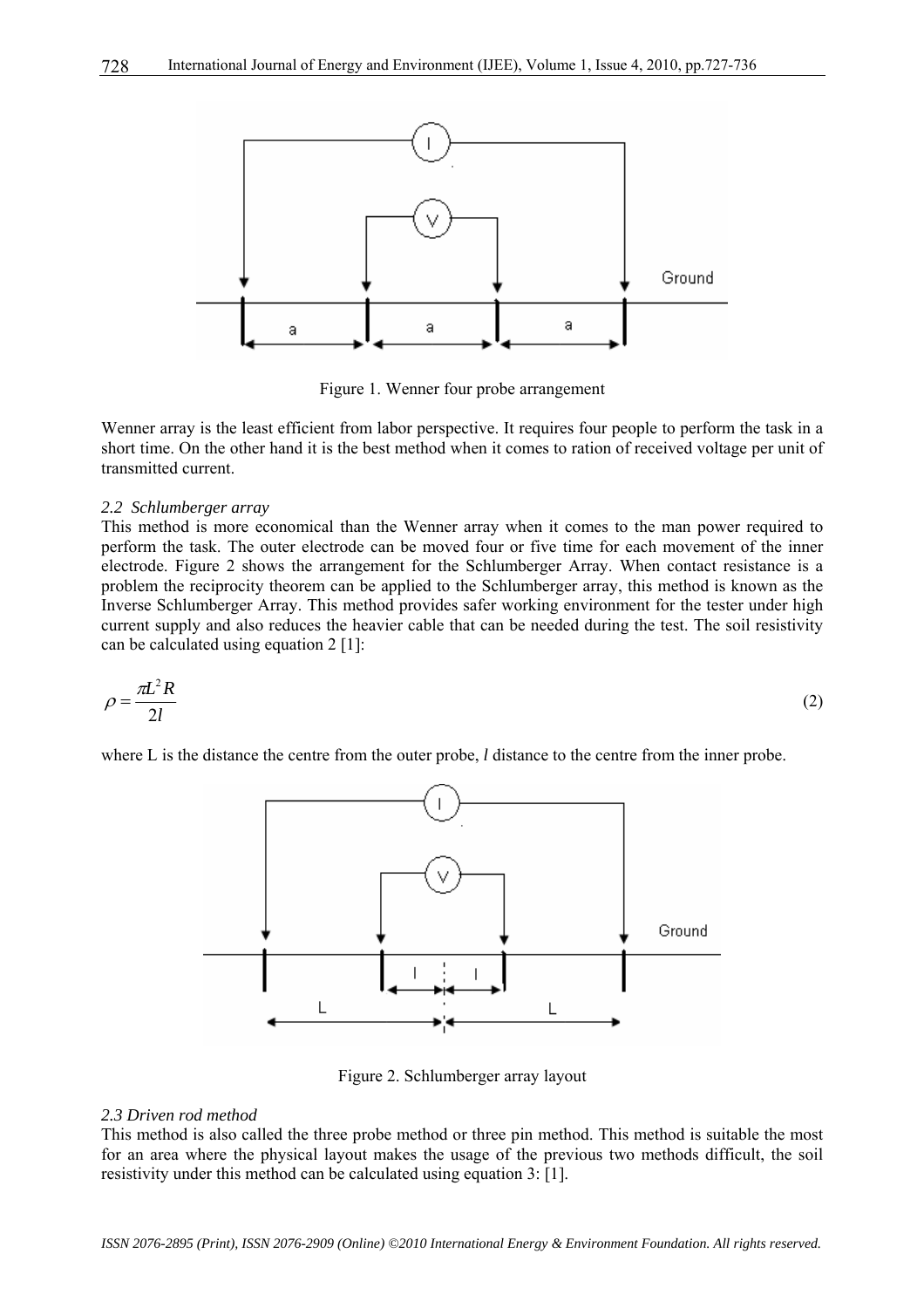$$
\rho = \frac{2\pi lR}{\ln\left(\frac{8l}{d}\right)}.\tag{3}
$$

where *l* is the length of driven rod in contact with earth in meters, d driven rod diameter in meters.



Figure 3. Driven rod test layout

#### **3. Theoretical study**

The flow of current in the phase conductor will create an electromagnetic field which is always sit at 90 degrees of the current vector, this magnetic field will induced a voltage on any metallic object laying parallel to the transmission line. The voltage induced in the pipe will depend on many variables such as: Carson's equations can be used to determine the impedance relation between the phase conductor and the pipe line. Figure 4 shows the layout of 3 phases HV power line and the pipe line without the existing of the OHEW.



Figure 4. Layout HV transmission line and pipeline

The voltage induced in the pipe line due to the full load current flow in the transmission line can be found using equation 4 [2-3]:

*ISSN 2076-2895 (Print), ISSN 2076-2909 (Online) ©2010 International Energy & Environment Foundation. All rights reserved.*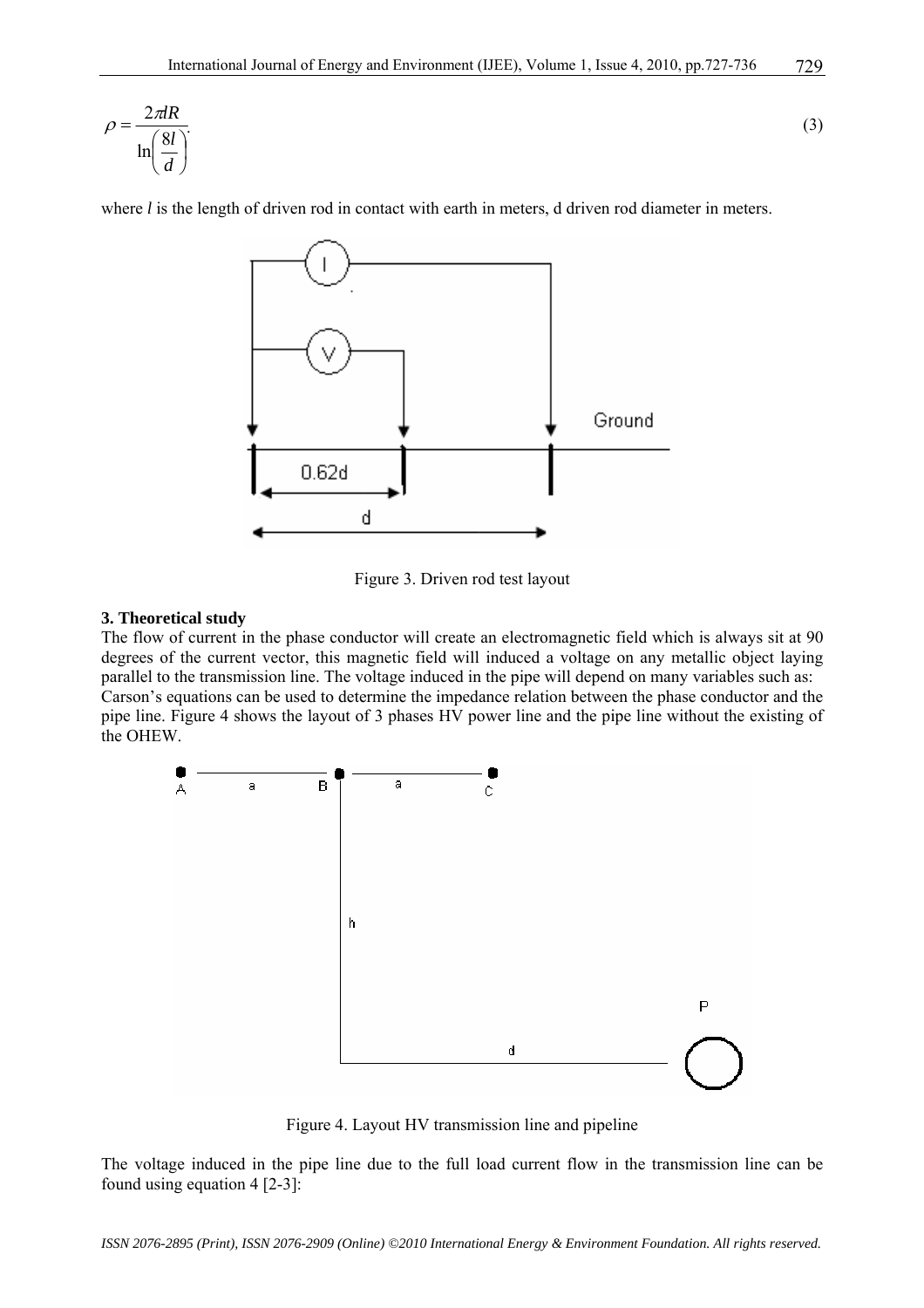$$
V_p = I_A Z_{Ap} + I_B Z_{Bp} + I_C Z_{Cp}
$$
\n(4)

where  $V_p$  is the voltage induced on the pipe,  $I_A$ ,  $I_B$  &  $I_C$  are the full load phase current,  $Z_{A_p}$ ,  $Z_{B_p}$  &  $Z_{C_p}$  are the mutual impedance between the phase conductor and the pipeline.

The mutual impedance can be found using equation 5:

$$
Z_{Phase-pipe} = 9.88 \times 10^{-7} f + j28.938 \times 10^{-7} f \log_{10} \left( \frac{D_e}{D_{phase-pipe}} \right)
$$
 (5)

And *Dphase*<sup>−</sup> *pipe* is the mean distance between the phase and the pipe, for example in Figure 4.

$$
D_{bp} = \sqrt{h^2 + d^2}
$$
, and  $f$  is the frequency.  

$$
D_e = 658.4 \sqrt{\frac{\rho}{f}}
$$
 (6)

The soil resistivity value can be found using equation 1 or 2 or 3 to calculate the value in ohms/m, then using equation 6 to determine  $D_e$  will make it easy to find the value of the mutual impedance for each phase in relation to the pipe.

#### *3.1 Existing of the OHEW*

The existing of the OHEW under the full load condition will increase the impact of the induced voltage on the pipeline; the OHEW will break the balance of the system and leads to higher induced voltage on the pipe line. Figure 5 shows the layout of the transmission like including the OHEW and the pipeline.



Figure 5. Layout of the transmission line with the OHEW and the pipeline

Equation 7 shows the relation between the induced voltage in the pipe and the phase conductors: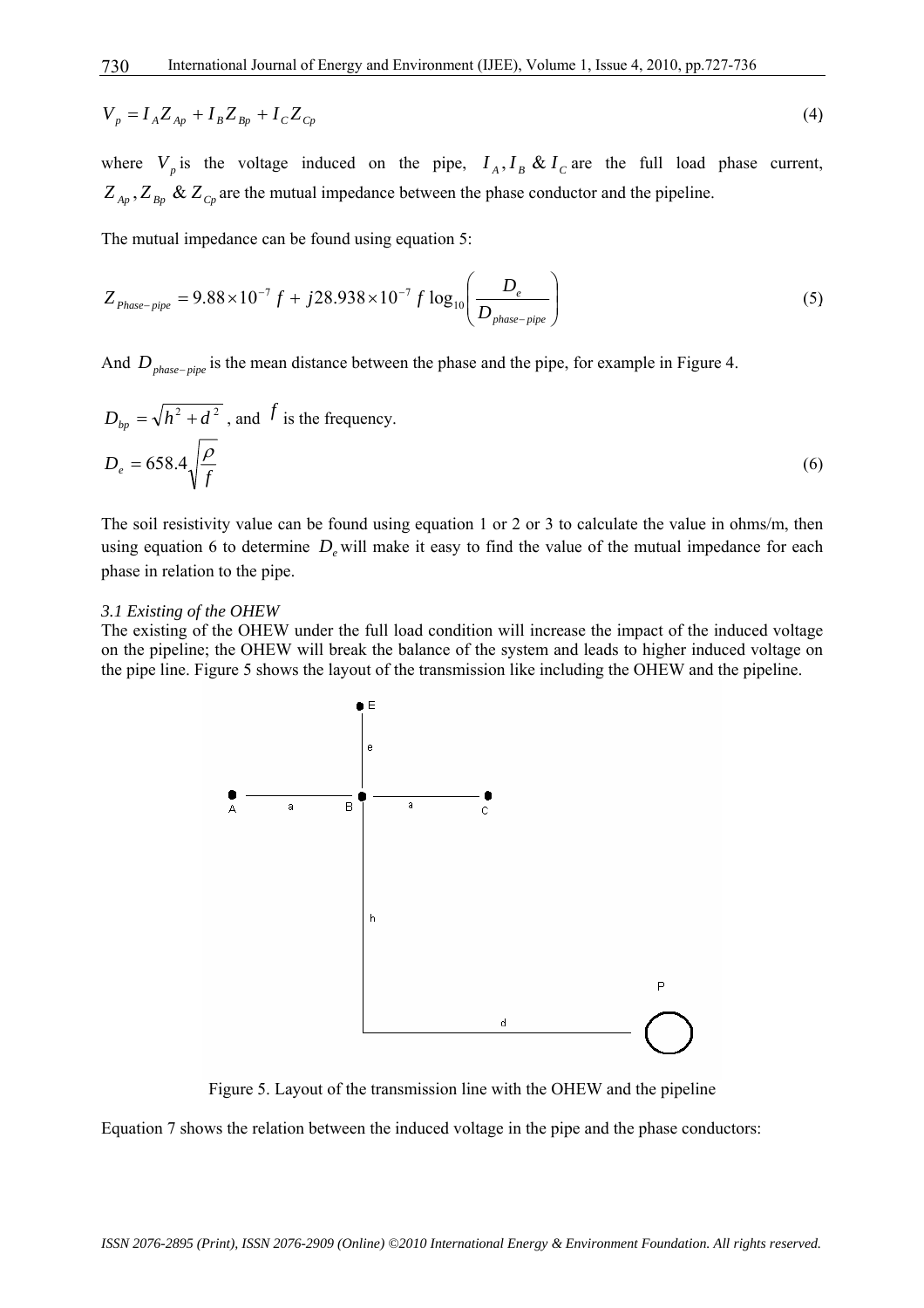$$
V_p = I_A Z_{A E p} + I_B Z_{B E p} + I_C Z_{C E p} \tag{7}
$$

where  $Z_{A_{E_p}}, Z_{B_{E_p}} \& Z_{C_{E_p}}$  can be found using the following equation:

$$
Z_{phase-E-p} = Z_{phase-p} - \frac{Z_{Ep}Z_{phase-E}}{Z_{E}}
$$
\n(8)

where  $Z_{phase-p}$ ,  $Z_{En}$  and  $Z_{phase-E}$  can be determined using equation 5.and  $Z_{E}$  can be determined using equation 9:

$$
Z_E = R_E + 9.88 \times 10^{-7} f + j28.938 \times 10^{-7} f \log_{10} \left( \frac{D_e}{R_{GM}} \right)
$$
 (9)

where  $R_{GM}$  is the geometric mean radius of the OHEW in m.

The existing of the OHEW will reduce the mutual impedance between the transmission line and the pipe but will change the angle of mutual impedance which leads to higher induced voltage on the tested pipeline.

#### **4. Fault current**

Under the fault condition the existence of the OHEW will reduce the impact of the induced voltage on the pipeline due to its shielding factor. Equation 5 can be used to calculate the mutual impedance between the phase and the pipeline, and the only changes will be to the mean distance *D*<sub>phase−pipe</sub> which can be found using equation 10.

$$
D_{phase-pipe} = \sqrt[3]{D_{Ap} D_{bp} D_{cp}} \tag{10}
$$

Equation 11 shows the induced voltage on the pipe under single line to ground fault stage with the absence of the OHEW:

$$
V_p = I_{\text{fault}} Z_{\text{phase}-p} \tag{11}
$$

Equation 12 shows the induced voltage under the existing of the OHEW:

$$
V_p = I_{\text{fault}} \times K \times Z_{\text{phase}-p} \tag{12}
$$

where  $K$  is the Shielding factor and can be determined using equation 13:

$$
K = 1 - \frac{Z_{phase-earth} Z_{p-earth}}{Z_{E} Z_{Phase-P}}
$$
\n(13)

Using different type of OHEW will lead to different  $Z_E$  which lead to different impact on the pipeline, by choosing an OHEW with its  $R<sub>E</sub>$  is small and its  $R<sub>GM</sub>$  is bigger, the shielding factor will have more impact on the induced voltage.

#### **5. Case study**

Figure 6 shows the arrangement of a HV transmission line near an existing pipeline, the OHEW studied are: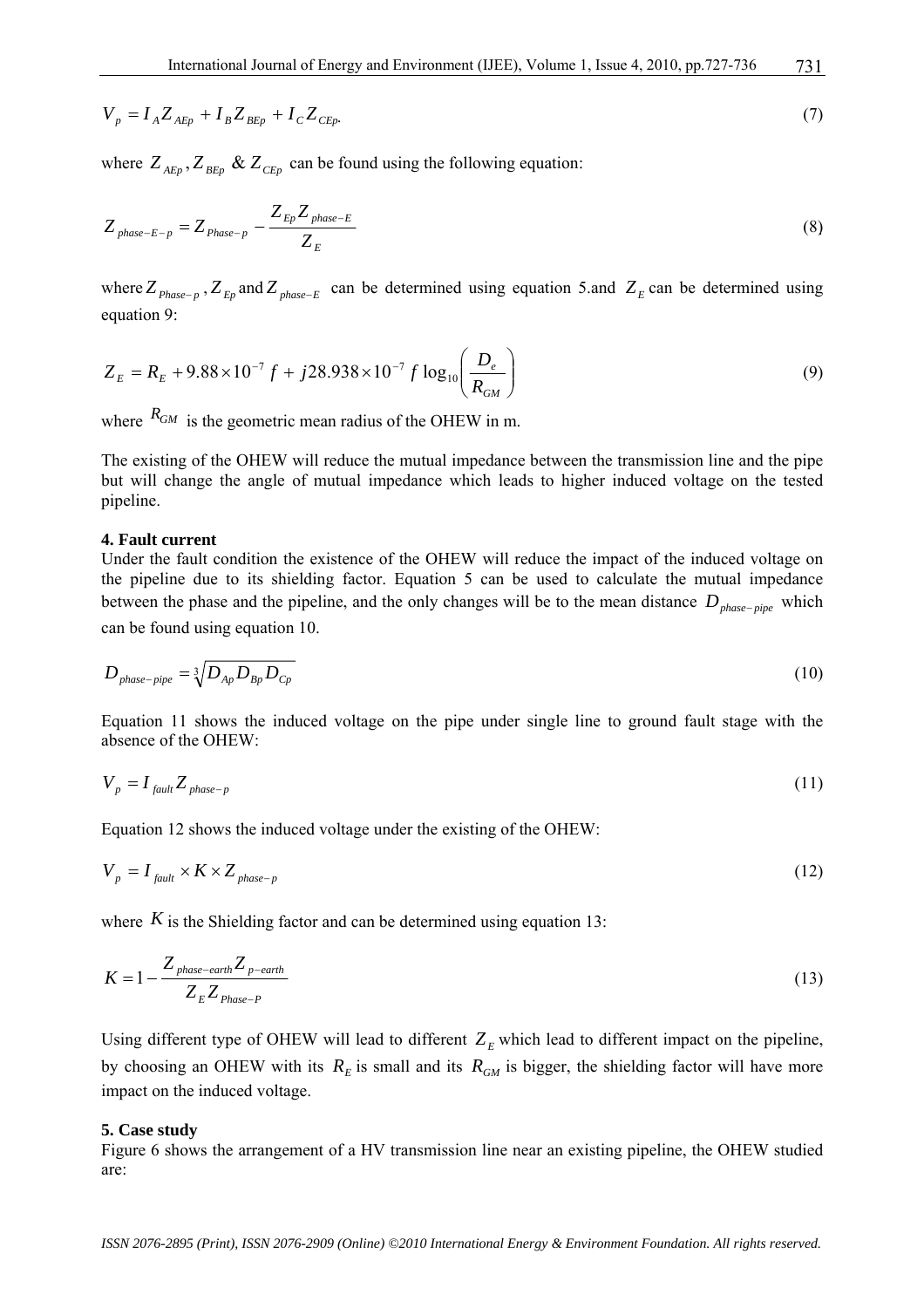- Pluto 19/3.75 AAC with GMR at full load of 0.00676m and resistance of 0.168 Ohms/km
- Triton 37/3.75 AAC with GMR of 0.00982m and resistance of 0.0869 Ohms/km
- Leo 7/2.5 AAC with GMR of 0.00244m and resistance of 1.02 Ohms/km.

Full load current is 500A and the fault current is 4.8kA single phase to ground. The parallel distance is 10km. with clearance time of 0.5s the safe induce voltage is 50V.

#### *5.1 Full load*

First calculation will ignore the existing of the OHEW in the circuit to show the impact that the OHEW can have on the induced voltage under the full load current. Using equation 5 gives:

 $Z_{C_p} = 0.04935 + j0.25153 = 0.256 \angle 78.8$  $Z_{Bp} = 0.04935 + j0.24790 = 0.252 \angle 78.7$  $Z_{Ap} = 0.04935 + j0.24454 = 0.2494 \angle 78.5$ 

Equation 4 gives,  $V_p = 2.7\angle -128V / km$ . For the 10km there is a 20.7V that is induced on both end of the pipe, this value is under the safe threshold.



Figure 6. Layout of the study system

Under the existence of the OHEW, and using the nominated conductor for the earth wire, the following results have been calculated.

Pluto OHEW:  $Z_{CEp} = 0.14 \angle 71$  $Z_{BEp} = 0.13 \angle 72.3$  $Z_{AEp} = 0.13 \angle 70$  $Z_{E-Pluto} = 0.77 \angle 73.7$ 

Using equation 8,  $V_p = 6.3\angle 33V / km$ . For the 10km there is a 63V that is induced on both end of the pipe, this value is above the safe threshold.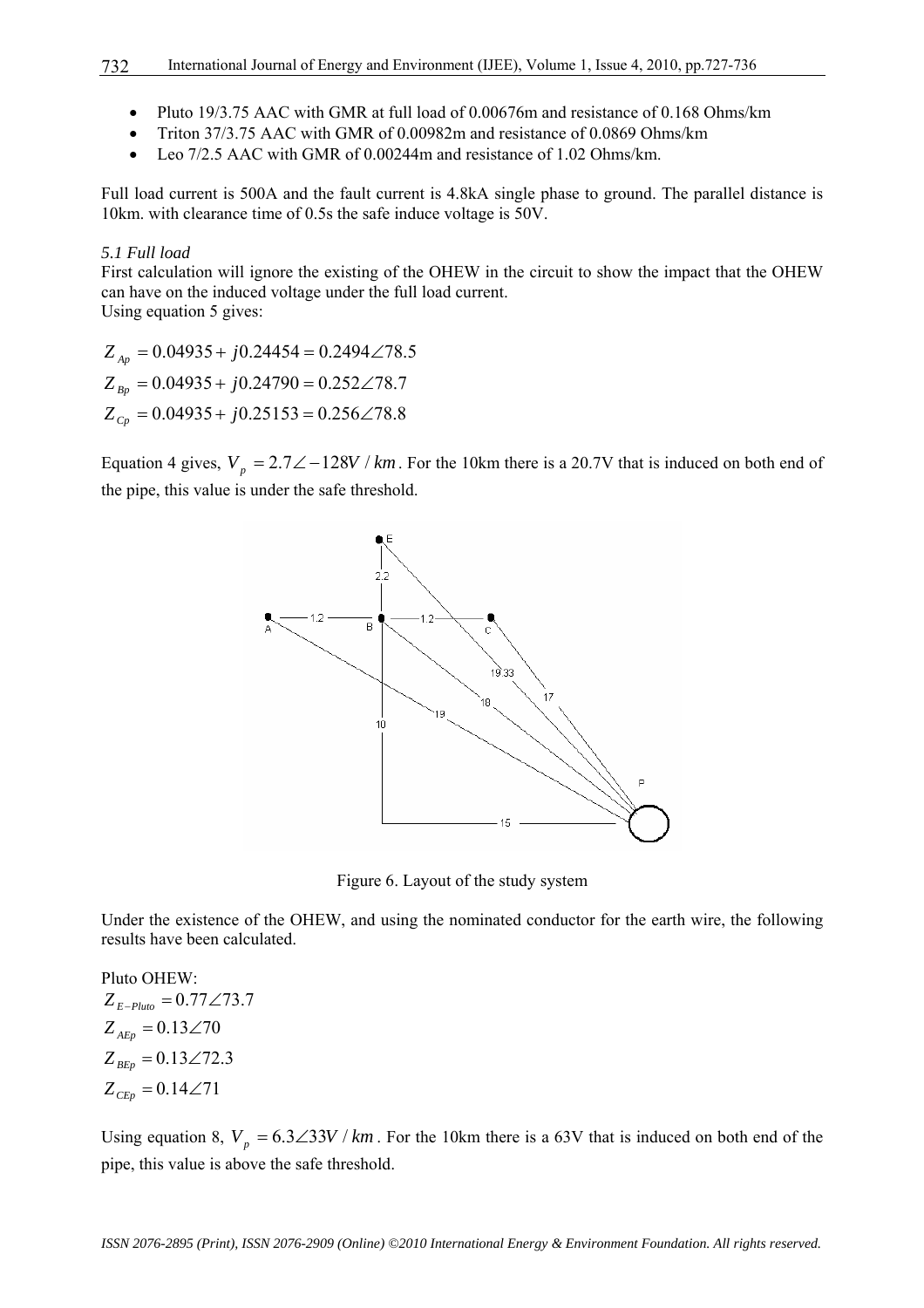## Triton OHEW:  $Z_{E-Triion} = 0.73\angle 79.3$

 $Z_{CEp} = 0.1239\angle 75.896$  $Z_{_{BEp}} = 0.12126 \angle 76.14$  $Z_{AEp} = 0.1212\angle 76.59$ 

Using equation 8,  $V_p = 4.67.3\angle -6.772V / km$ . For the 10km there is a 46.7V that is induced on both end of the pipe, this value is under the safe threshold.

Leo OHEW:  $Z_{CEp} = 0.208\angle 64.86$  $Z_{_{BEp}} = 0.207\angle 64.6$  $Z_{AEp} = 0.205\angle 65.1$  $Z_{E-Leo} = 1.34\angle 37$ 

Using equation 8,  $V_p = 3.93\angle 211.3V / km$ . For the 10km there is a 39.3V that is induced on both end of the pipe, this value is under the safe threshold. Results shows that using OHEW with different characteristics will have different impact on the induced voltage in the pipe line.

## *5.2 Fault current*

First case study is conducted by ignoring the impact of the earth wire during fault stage. Using equation 11 to determine the mean distance:

 $V_p = 4800 \times 0.254 \angle 78 = 1219 \angle 78$  $D_{phase - pipe} = \sqrt[3]{19 \times 18 \times 17} = 17.38$ 

Taking into consideration the existing of the OHEW will introduce the shielding factor, below is the shielding factor for the nominated OHEW.

Pluto OHEW:  $V_p = 641.299\angle 71V/km$  $K = 0.526 \angle -7$ 

Triton OHEW:  $V_p = 598.529 \angle 75V / km$  $K = 0.491 \angle -3.1$ 

Leo OHEW:  $V_p = 978.017\angle 65V/km$  $K = 0.803\angle -13.6$ 

There is a significant reduction in the induced voltage when using different OHEW. This reduction will make the mitigation approach to achieve required safe voltage easier. Figure 7 shows the induced voltage for different OHEW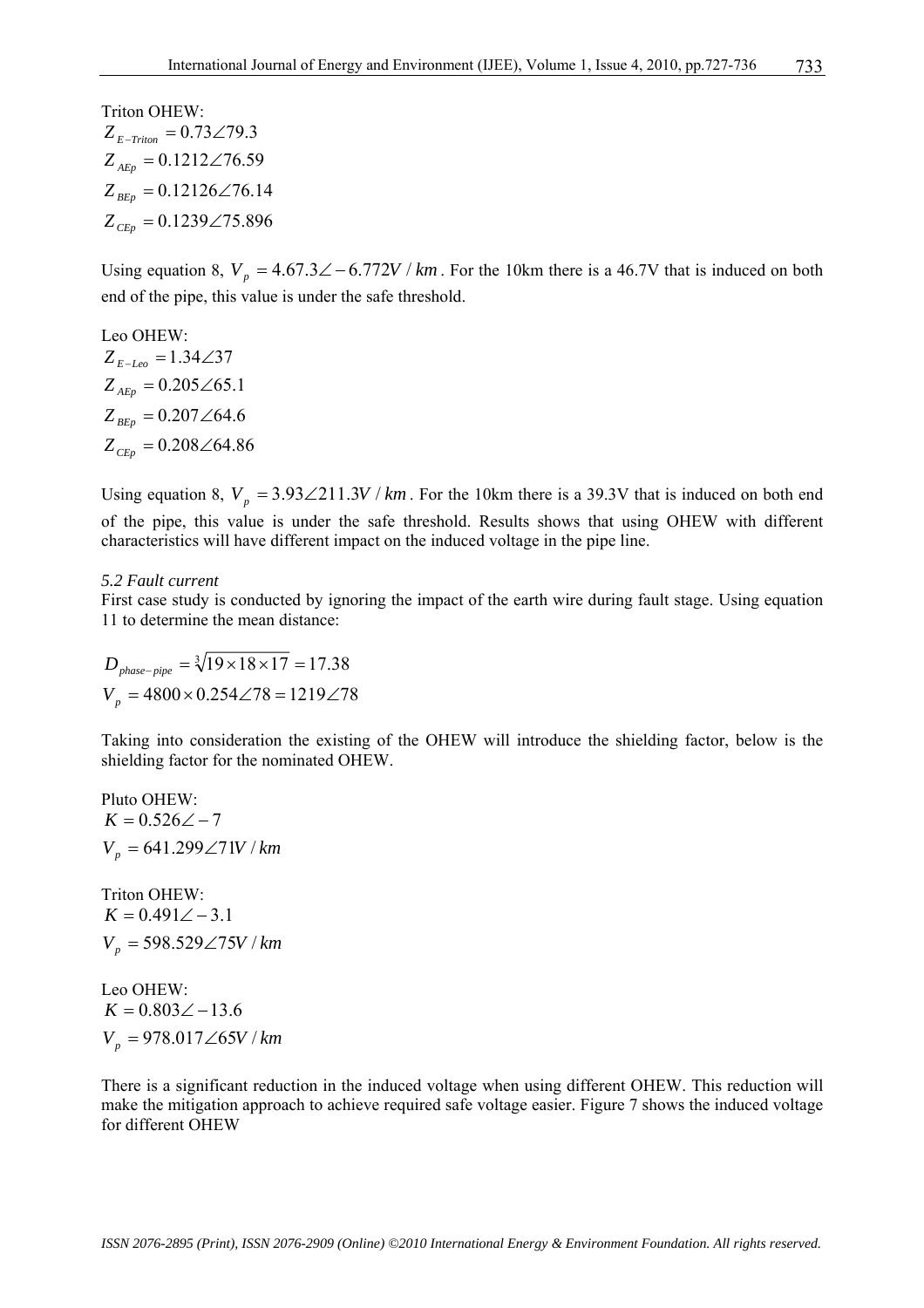

Figure 7. Induced voltage

#### **6. Mitigation**

The fault current stage is the worst case scenario. In this case, the mitigation techniques can be accomplished by installing two electrodes at each end of the pipe; this can reduce the high induced voltage. A full potential test must be carried out to determine the impedance of the pipe. However, if the pipe is still at design stage, the maximum impedance can be taken as 6.28 ohms according to the Australian standards AS/NZS 4853:2000. Figure 8 shows the layout of the proposed mitigation;



Figure 8. Pipe and electrode resistance circuit

$$
I = \frac{V}{Z_{\text{Total}}}
$$
 Where V is the induced voltage and  $Z_{\text{Total}}$  is the total impedance in the circuit.

The pipe impedance is represented by it is reactance X, therefore the total impedance can be found using equation 14.

$$
Z_{\text{Total}} = \sqrt{(R_1 + R_2)^2 + (X_{\text{pipe}})^2}
$$
 (14)

The electrode must be chosen to guarantee a drop voltage on the electrode less than 50V under the condition where 50V is the save touch voltage.

 $V_{R1} = I \times R1$ . Taken into consideration that the two electrodes are identical, therefore:

$$
I = \frac{V}{\sqrt{(2R_1)^2 + (X_{pipe})^2}}
$$
(15)

*ISSN 2076-2895 (Print), ISSN 2076-2909 (Online) ©2010 International Energy & Environment Foundation. All rights reserved.*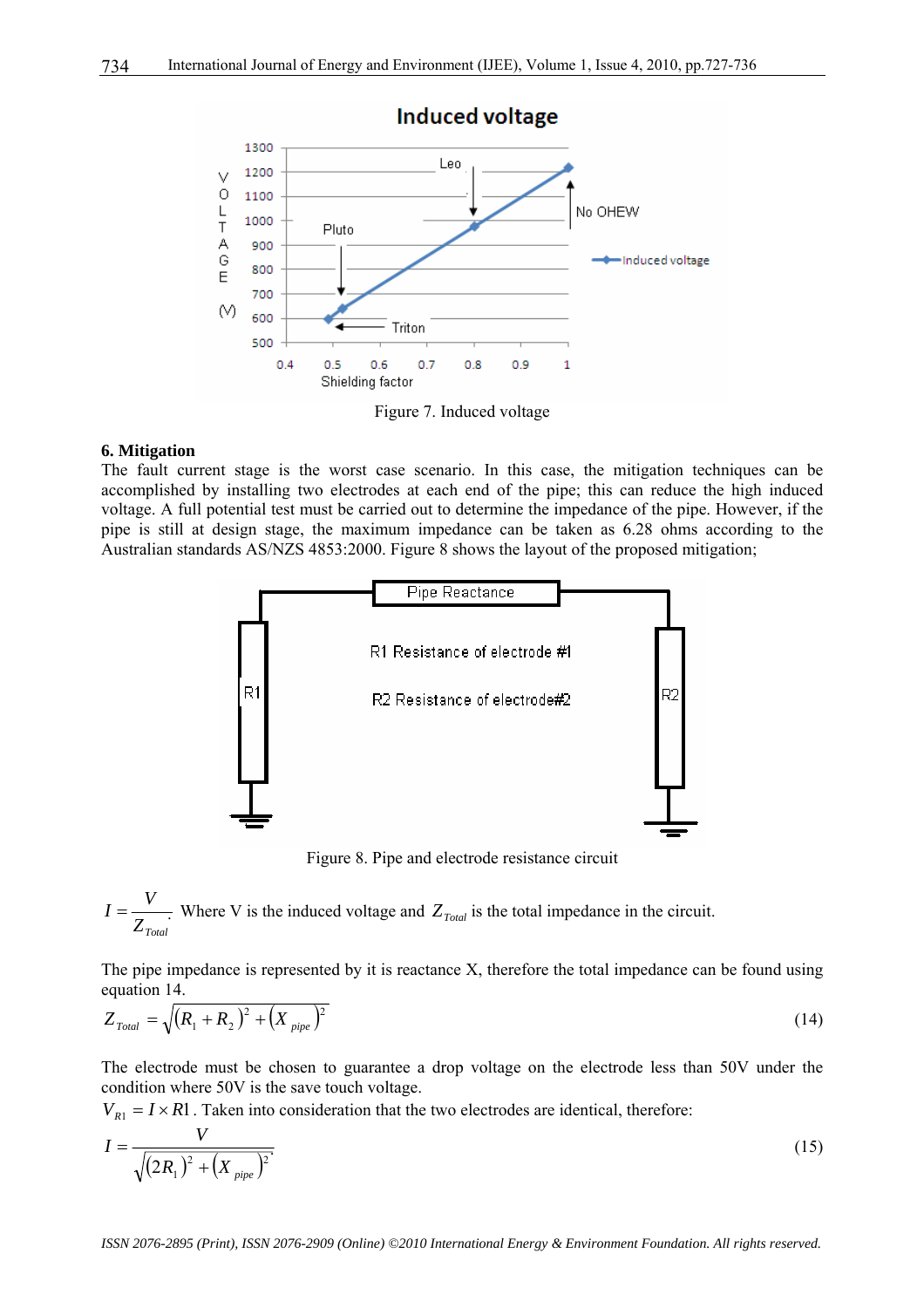Figure 9 shows the resistance value for the electrode and the drop voltage. in order to achieve a safe induce voltage it is required to install two electrodes at each end of the pipe with resistivity value less than 0.2 ohms if there is no OHEW.

Figure 10 shows the induced voltage in the electrode under the existing of the Triton OHEW. In order to achieve a safe induce voltage it is required to install two electrodes at each end of the pipe or resistivity value less than 0.5 ohms if there is Triton OHEW installed.

#### **7. Conclusions**

The existing of the OHEW could have positive and negative impact on the circuit; under full load situation the existing of the OHEW will increase the induced voltage. However under fault current the existence of the shielding factor for the OHEW will reduce the induced voltage and make mitigation work easier and cheaper. If the fault current stage has been eliminated by installing a fault current limiter there is no need for the OHEW in the system unless it is required for different activities



## **Electrode Voltage**

Figure 9. Induced voltage against the electrode resistivity.